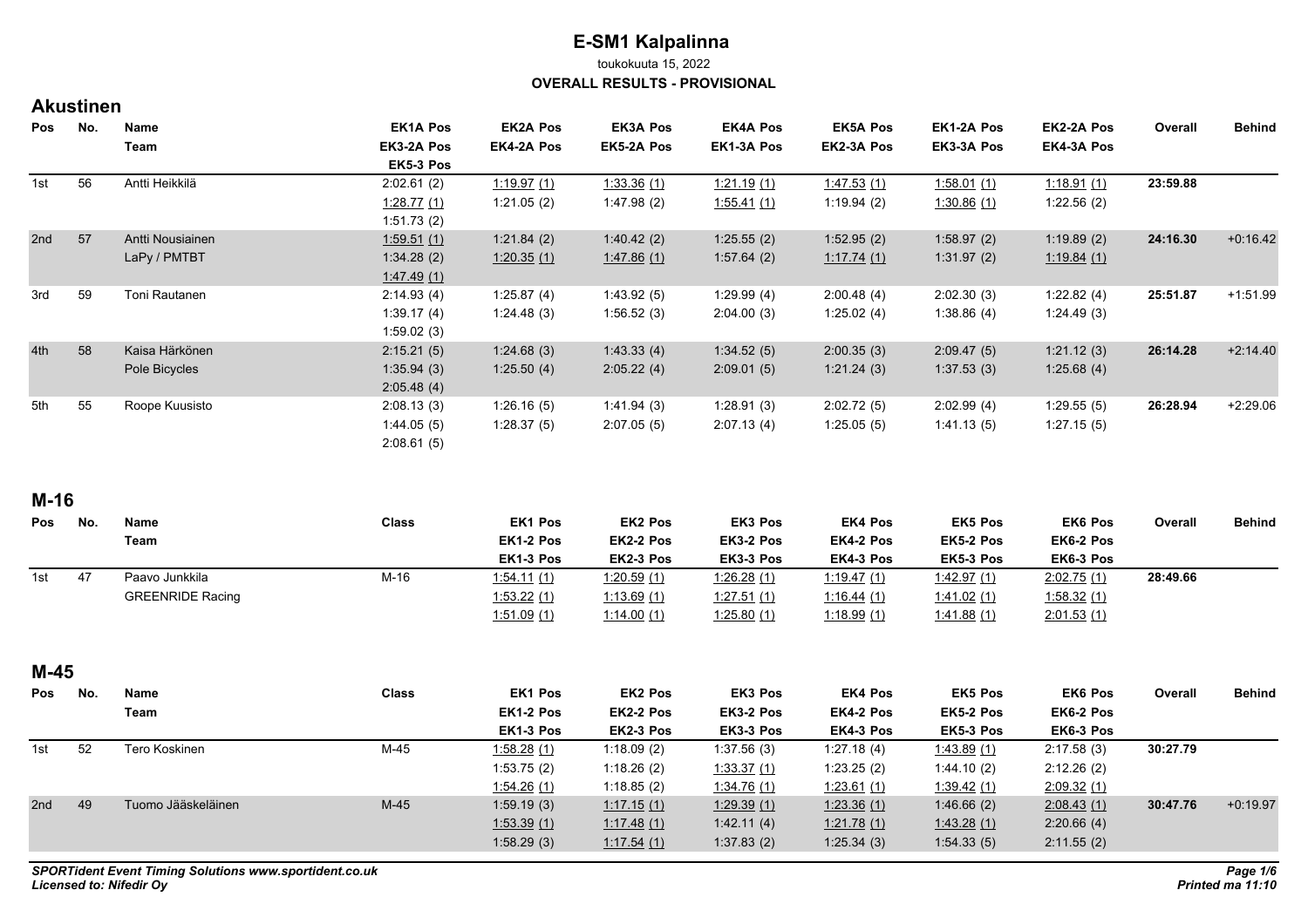toukokuuta 15, 2022

**OVERALL RESULTS - PROVISIONAL**

### **M-45**

| Pos | No. | Name                | <b>Class</b> | <b>EK1 Pos</b> | <b>EK2 Pos</b> | <b>EK3 Pos</b> | <b>EK4 Pos</b> | <b>EK5 Pos</b> | <b>EK6 Pos</b> | Overall    | <b>Behind</b> |
|-----|-----|---------------------|--------------|----------------|----------------|----------------|----------------|----------------|----------------|------------|---------------|
|     |     | Team                |              | EK1-2 Pos      | EK2-2 Pos      | EK3-2 Pos      | EK4-2 Pos      | EK5-2 Pos      | EK6-2 Pos      |            |               |
|     |     |                     |              | EK1-3 Pos      | EK2-3 Pos      | EK3-3 Pos      | EK4-3 Pos      | EK5-3 Pos      | EK6-3 Pos      |            |               |
| 3rd | 50  | Janne Huttunen      | M-45         | 1.59.48(4)     | 1:23.60(3)     | 1:37.23(2)     | 1.34.45(5)     | 1:47.89(3)     | 2:14.19(2)     | 31:20.58   | $+0.52.79$    |
|     |     | team HeatUp         |              | 1:57.77(4)     | 1:18.90(3)     | 1:34.85(2)     | 1:28.90(4)     | 1.44.42(3)     | 2.09.11(1)     |            |               |
|     |     |                     |              | 1:59.77(4)     | 1:20.49(3)     | 1:38.26(3)     | 1:25.25(2)     | 1.46.79(2)     | 2:19.23(3)     |            |               |
| 4th | 48  | Miikka Korpinurmi   | $M-45$       | 2:04.40(5)     | 1:27.33(6)     | 1.43.45(6)     | 1:27.10(3)     | 1:53.92(5)     | 2:22.44(5)     | 32:29.01   | $+2.01.22$    |
|     |     |                     |              | 2:01.88(5)     | 1:24.38(6)     | 1:37.93(3)     | 1:26.75(3)     | 1.48.22(4)     | 2:20.09(3)     |            |               |
|     |     |                     |              | 2:01.75(5)     | 1.22.35(4)     | 1.38.82(4)     | 1:26.98(4)     | 1:54.15(4)     | 2:27.07(4)     |            |               |
| 5th | 51  | Pasi Laine          | M-45         | 1:59.09(2)     | 1:24.02(5)     | 1:39.03(4)     | 1:26.89(2)     | 1:53.86(4)     | 2:19.51(4)     | 32:55.22   | $+2:27.43$    |
|     |     |                     |              | 1:55.12(3)     | 1:21.57(4)     | 1.44.27(5)     | 1.34.86(5)     | 1:53.97(5)     | 2:21.15(5)     |            |               |
|     |     |                     |              | 1:55.57(2)     | 1.24.73(5)     | 1.43.08(5)     | 1:29.20(5)     | 1:51.20(3)     | 2:58.10(5)     |            |               |
|     | 61  | Timo Poutiainen     | $M-45$       | 2:07.64(6)     | 1:23.68(4)     | 1:42.02(5)     | 1.43.81(6)     | 2:11.51(6)     | 2:29.95(6)     | <b>DNF</b> |               |
|     |     | Rinppakinttu Racing |              | 2:09.20(6)     | 1:22.22(5)     | 1.47.86(6)     | 1.44.54(6)     | 1:58.71(6)     | 2.36.75(6)     |            |               |

| <b>Pos</b> | No.             | <b>Name</b><br>Team                  | <b>Class</b> | EK1 Pos<br>EK1-2 Pos | EK2 Pos<br>EK2-2 Pos | EK3 Pos<br>EK3-2 Pos | <b>EK4 Pos</b><br>EK4-2 Pos | EK5 Pos<br>EK5-2 Pos | <b>EK6 Pos</b><br>EK6-2 Pos | Overall  | <b>Behind</b> |
|------------|-----------------|--------------------------------------|--------------|----------------------|----------------------|----------------------|-----------------------------|----------------------|-----------------------------|----------|---------------|
|            |                 |                                      |              | EK1-3 Pos            | EK2-3 Pos            | EK3-3 Pos            | EK4-3 Pos                   | EK5-3 Pos            | EK6-3 Pos                   |          |               |
| 1st        |                 | Simon Carlsson                       | Miehet       | <u>1.45.58 (1)</u>   | 1.07.01(1)           | 1:12.30(1)           | 1.11.08(1)                  | 1.35.58(2)           | 1.53.86(1)                  | 25:56.94 |               |
|            |                 | Husqvarna E-Bicycles                 |              | 1:45.50(5)           | 1.06.56(1)           | 1:12.48(1)           | 1.08.40(1)                  | <u>1.32.01 (1)</u>   | 1:53.16(1)                  |          |               |
|            |                 |                                      |              | 1:45.61(3)           | 1:05.11(1)           | 1.11.55(1)           | 1:07.71(1)                  | 1.32.68(1)           | 1:50.76(1)                  |          |               |
| 2nd        | $\overline{7}$  | Joonas Riihelä                       | Miehet       | 1.48.90(6)           | 1:10.66(5)           | 1:17.58(4)           | 1:15.63(3)                  | 1.35.01(1)           | 1:58.86(7)                  | 26:57.88 | $+1:00.94$    |
|            |                 | Motokeidas Specialized Racing Team   |              | 1.45.42(2)           | 1:08.32(4)           | 1:16.65(7)           | 1:12.95(3)                  | 1:33.73(3)           | 1:56.13(5)                  |          |               |
|            |                 |                                      |              | 1.44.39(2)           | 1:08.03(2)           | 1:18.22(8)           | 1:12.77(5)                  | 1.35.98(4)           | 1:58.65(5)                  |          |               |
| 3rd        | 9               | Antti Ukkonen                        | Miehet       | 1:53.35(15)          | 1:12.97(10)          | 1:18.02(5)           | 1:19.23(8)                  | 1.36.43(4)           | 1:57.63(4)                  | 27:03.70 | $+1:06.76$    |
|            |                 | Pole bicycles                        |              | 1.45.45(4)           | 1:10.08(7)           | 1:14.76(2)           | 1:14.03(7)                  | 1:35.06(4)           | 1:53.33(2)                  |          |               |
|            |                 |                                      |              | 1.45.72(5)           | 1:10.60(9)           | 1:16.29(4)           | 1:11.69(3)                  | 1:35.37(2)           | 1:53.69(4)                  |          |               |
| 4th        | 2               | Leo Kokkonen                         | Miehet       | 1:50.23(9)           | 1:11.23(8)           | 1:17.12(3)           | 1:23.16(17)                 | 1:35.59(3)           | 1:58.06(5)                  | 27:05.21 | $+1:08.27$    |
|            |                 | Pole Bicycles                        |              | 1.44.52(1)           | 1:09.28(5)           | 1:16.18(6)           | 1:16.33(12)                 | 1.33.48(2)           | 1:57.64(7)                  |          |               |
|            |                 |                                      |              | 1.43.99(1)           | 1:10.27(8)           | 1:15.66(3)           | 1:13.75(9)                  | 1.36.30(5)           | 1:52.42(3)                  |          |               |
| 5th        | 6               | Henri Pellinen                       | Miehet       | 1:48.53(5)           | 1:10.20(3)           | 1:16.23(2)           | 1:15.96(4)                  | 1.39.36(8)           | 1:56.06(2)                  | 27:09.14 | $+1:12.20$    |
|            |                 | Sportsource - Rocky Mountain / IU    |              | 1.45.43(3)           | 1:07.58(2)           | 1:15.05(3)           | 1.14.18(8)                  | 1.37.14(8)           | 1:55.94(4)                  |          |               |
|            |                 |                                      |              | 1.46.52(7)           | 1:09.07(5)           | 1:16.33(5)           | 1:12.83(6)                  | 1:38.30(9)           | 2:04.43(12)                 |          |               |
| 6th        | $5\overline{)}$ | Toni Eriksson                        | Miehet       | 1:50.60(10)          | 1:09.54(2)           | 1.19.91(10)          | 1:25.59(27)                 | 1.40.48(11)          | 2:00.24(8)                  | 27:17.09 | $+1:20.15$    |
|            |                 | Speedfamily/Pyörävarikko/Specialized |              | 1.47.15(9)           | 1:07.66(3)           | 1:18.95(9)           | 1:13.68(5)                  | 1:37.17(9)           | 1.54.51(3)                  |          |               |
|            |                 |                                      |              | 1.45.71(4)           | 1:08.96(4)           | 1:17.71(7)           | 1:11.59(2)                  | 1:35.93(3)           | 1.51.71(2)                  |          |               |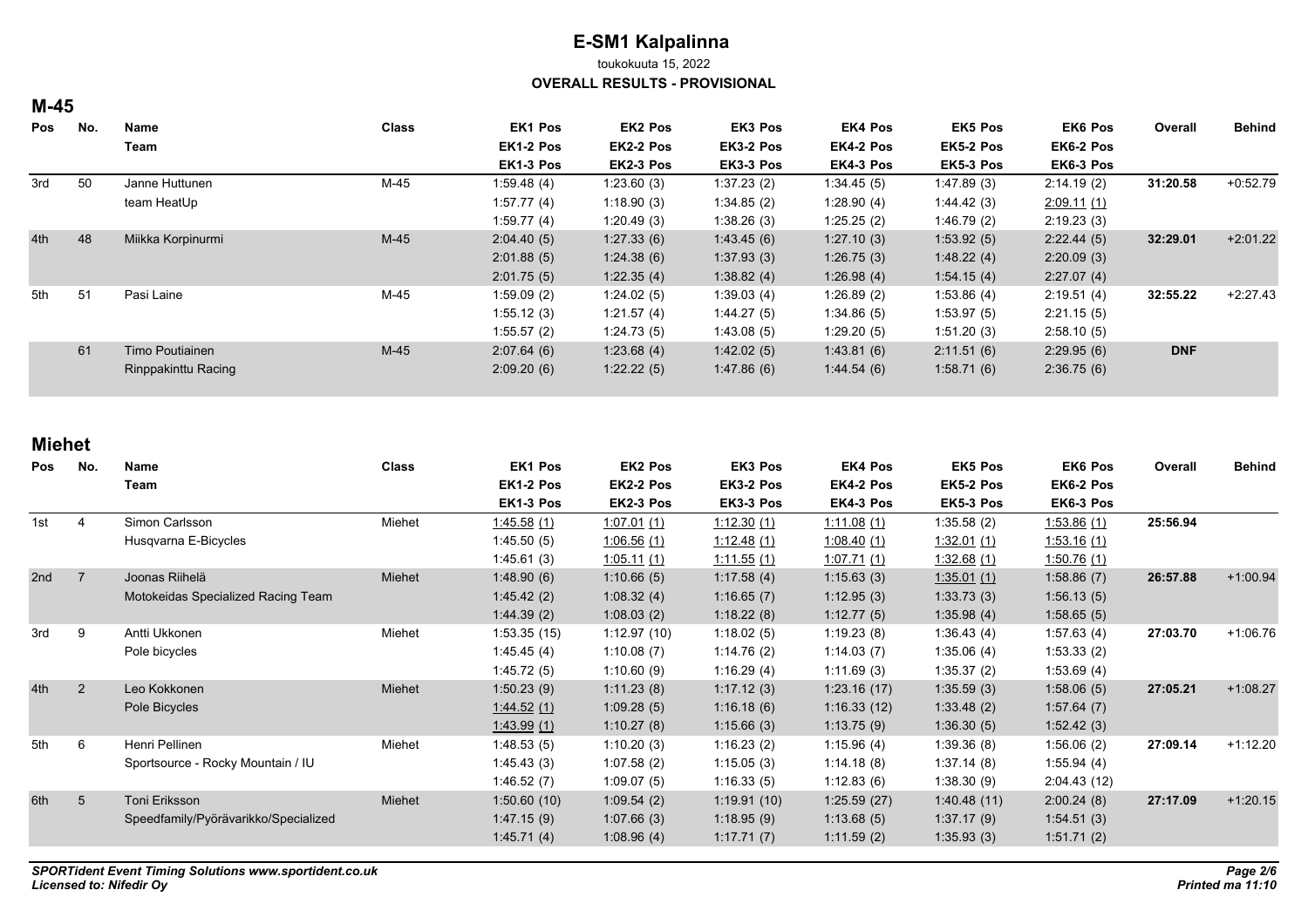toukokuuta 15, 2022

**OVERALL RESULTS - PROVISIONAL**

| Pos              | No.          | Name<br>Team          | <b>Class</b> | EK1 Pos<br>EK1-2 Pos | <b>EK2 Pos</b><br>EK2-2 Pos | EK3 Pos<br>EK3-2 Pos | EK4 Pos<br>EK4-2 Pos | <b>EK5 Pos</b><br>EK5-2 Pos | <b>EK6 Pos</b><br>EK6-2 Pos | Overall  | <b>Behind</b> |
|------------------|--------------|-----------------------|--------------|----------------------|-----------------------------|----------------------|----------------------|-----------------------------|-----------------------------|----------|---------------|
|                  |              |                       |              | EK1-3 Pos            | EK2-3 Pos                   | EK3-3 Pos            | EK4-3 Pos            | EK5-3 Pos                   | EK6-3 Pos                   |          |               |
| 7th              | 14           | Antti Kujanpää        | Miehet       | 1:51.38(12)          | 1:12.99(11)                 | 1:19.23(8)           | 1:18.13(6)           | 1.42.04(13)                 | 2:04.32(13)                 | 27:38.42 | $+1.41.48$    |
|                  |              | Diamondbikes          |              | 1:48.25(12)          | 1:09.58(6)                  | 1:15.07(4)           | 1:12.11(2)           | 1:39.90(15)                 | 1:59.57(10)                 |          |               |
|                  |              |                       |              | 1:50.14(15)          | 1:08.22(3)                  | 1:14.12(2)           | 1:12.67(4)           | 1.41.25(18)                 | 1:59.45(8)                  |          |               |
| 8th              | 11           | Heikki Alakylmänen    | Miehet       | 1.47.47(3)           | 1:11.22(7)                  | 1:20.87(11)          | 1:21.98(15)          | 1:38.04(6)                  | 1:56.90(3)                  | 27:45.37 | $+1.48.43$    |
|                  |              | Diamond Bikes / GHOST |              | 1.46.31(7)           | 1:11.22(12)                 | 1:20.49(11)          | 1:15.56(10)          | 1:37.47(10)                 | 2:00.41(11)                 |          |               |
|                  |              |                       |              | 1.46.48(6)           | 1:11.93(15)                 | 1.22.04(10)          | 1:14.96(12)          | 1:38.76(11)                 | 2:03.26(11)                 |          |               |
| 9th              | 10           | Juho Pusa             | Miehet       | 1.49.62(7)           | 1:11.01(6)                  | 1:23.21(13)          | 1.14.84(2)           | 1:38.54(7)                  | 1:58.30(6)                  | 27:46.68 | $+1.49.74$    |
|                  |              |                       |              | 1:48.84(13)          | 1:10.90(11)                 | 1:21.67(13)          | 1:13.68(5)           | 1:36.57(7)                  | 2:02.06(14)                 |          |               |
|                  |              |                       |              | 1:50.08(14)          | 1:11.27(12)                 | 1.22.14(11)          | 1:13.11(7)           | 1:38.06(8)                  | 2:02.78(10)                 |          |               |
| 10 <sup>th</sup> | $\mathbf{1}$ | Miika Latvala         | Miehet       | 1:48.52(4)           | 1:12.29(9)                  | 1:19.37(9)           | 1.41.03(41)          | 1:37.82(5)                  | 2:00.44(9)                  | 27:54.53 | $+1.57.59$    |
|                  |              | Pole Bicycles         |              | 1.46.16(6)           | 1:10.50(8)                  | 1:19.35(10)          | 1:16.64(13)          | 1:35.96(5)                  | 1:57.51(6)                  |          |               |
|                  |              |                       |              | 1.46.74(8)           | 1:10.60(9)                  | 1:19.93(9)           | 1:13.54(8)           | 1:39.05(12)                 | 1:59.08(6)                  |          |               |
| 11th             | 22           | Aleksi Jukola         | Miehet       | 1:46.92(2)           | 1:15.36(16)                 | 1:19.01(7)           | 1:25.36 (25)         | 1:40.31(10)                 | 2:06.44(16)                 | 27:54.54 | $+1:57.60$    |
|                  |              | Husqvarna E-Bicycles  |              | 1.46.98(8)           | 1:10.50(8)                  | 1:17.39(8)           | 1:17.27(16)          | 1:37.48(11)                 | 2:02.52(15)                 |          |               |
|                  |              |                       |              | 1.47.47(10)          | 1:10.12(7)                  | 1:17.60(6)           | 1:14.21(10)          | 1:37.75(7)                  | 2:01.85(9)                  |          |               |
| 12 <sub>th</sub> | 24           | Janne Salminen        | Miehet       | 1:53.07(13)          | 1:14.37(14)                 | 1:30.64(23)          | 1:18.60(7)           | 1:39.40(9)                  | 2:01.08(10)                 | 28:01.75 | $+2:04.81$    |
|                  |              | Pyörävarikko          |              | 1.47.45(11)          | 1:11.57(13)                 | 1:22.00(14)          | 1:13.59(4)           | 1:36.20(6)                  | 1:57.68(8)                  |          |               |
|                  |              |                       |              | 1.47.26(9)           | 1:10.81(11)                 | 1:26.36(18)          | 1:15.16(14)          | 1:37.25(6)                  | 1:59.26(7)                  |          |               |
| 13th             | 8            | Juha Salminen         | Miehet       | 1.49.74(8)           | 1:10.64(4)                  | 1:18.25(6)           | 1:17.32(5)           | 1:40.64(12)                 | 2:11.75(22)                 | 28:22.85 | $+2:25.91$    |
|                  |              | Husqvarna E-Bicycles  |              | 1:47.37(10)          | 1:10.79(10)                 | 1:16.16(5)           | 1:15.33(9)           | 1:39.14(14)                 | 2:07.95 (20)                |          |               |
|                  |              |                       |              | 1:48.11(11)          | 1:09.71(6)                  | 1:35.50 (29)         | 1:14.75(11)          | 1:40.70(14)                 | 2:09.00 (19)                |          |               |
| 14 <sup>th</sup> | 17           | Matias Raiski         | Miehet       | 1:56.33(21)          | 1:14.90(15)                 | 1:28.75(22)          | 1:20.15(10)          | 1.47.17(21)                 | 2:04.36(14)                 | 28:54.65 | $+2:57.71$    |
|                  |              |                       |              | 1:57.95(29)          | 1:14.10(16)                 | 1:24.05(16)          | 1:15.92(11)          | 1.41.05(18)                 | 2:01.79(13)                 |          |               |
|                  |              |                       |              | 1:49.25(12)          | 1:13.70(18)                 | 1:22.46(13)          | 1:15.03(13)          | 1.41.07(17)                 | 2:06.62(17)                 |          |               |
| 15th             | 16           | Toni Pulkkinen        | Miehet       | 1:55.62(20)          | 1:17.73(22)                 | 1:27.36(19)          | 1:19.56(9)           | 1.42.77(15)                 | 2:09.19(19)                 | 29:06.31 | $+3.09.37$    |
|                  |              | Pyörävarikko          |              | 1:51.84(18)          | 1:14.90(19)                 | 1:24.25(17)          | 1:19.00(20)          | 1:43.63(22)                 | 2:04.60(16)                 |          |               |
|                  |              |                       |              | 1:50.25(16)          | 1:15.03(19)                 | 1:25.53(17)          | 1:18.09(18)          | 1.41.01(15)                 | 2:05.95(16)                 |          |               |
| 16th             | 12           | Tommi Suomi           | Miehet       | 1:55.48(19)          | 1:14.19(12)                 | 1:26.47(16)          | 1:25.31(24)          | 1.45.11(17)                 | 2:08.84(17)                 | 29:28.16 | $+3:31.22$    |
|                  |              |                       |              | 1:51.78(17)          | 1:15.12(20)                 | 1:25.82(20)          | 1:30.21(35)          | 1.41.19(19)                 | 2:07.63(18)                 |          |               |
|                  |              |                       |              | 1:52.78 (20)         | 1:11.64(13)                 | 1:22.46(13)          | 1:19.78(21)          | 1:42.36(19)                 | 2:11.99(22)                 |          |               |
| 17th             | 41           | Antti Kanniainen      | Miehet       | 1:54.43(18)          | 1:17.62(21)                 | 1:31.18(24)          | 1:22.78(16)          | 1:45.20(18)                 | 2:10.51(20)                 | 29:40.12 | $+3.43.18$    |
|                  |              |                       |              | 1:53.57(19)          | 1:17.48(22)                 | 1:27.81 (21)         | 1:18.85(19)          | 1:42.78(21)                 | 2:08.62(21)                 |          |               |
|                  |              |                       |              | 1:51.77(19)          | 1:16.17(21)                 | 1:27.54(19)          | 1:18.15(19)          | 1:44.13 (20)                | 2:11.53(20)                 |          |               |
| 18th             | 26           | Matti Härkönen        | Miehet       | 2:01.31(30)          | 1:20.36(26)                 | 1:38.73(31)          | 1:24.98(23)          | 1:48.47(22)                 | 2:09.00(18)                 | 30:19.29 | $+4:22.35$    |
|                  |              |                       |              | 1:53.99(21)          | 1:19.08(28)                 | 1:30.16(25)          | 1:21.27(22)          | 1:45.93(23)                 | 2:07.67(19)                 |          |               |
|                  |              |                       |              | 1:55.04(23)          | 1:18.45(25)                 | 1:29.70(21)          | 1:21.01(23)          | 1:46.40(21)                 | 2:07.74(18)                 |          |               |
|                  |              |                       |              |                      |                             |                      |                      |                             |                             |          |               |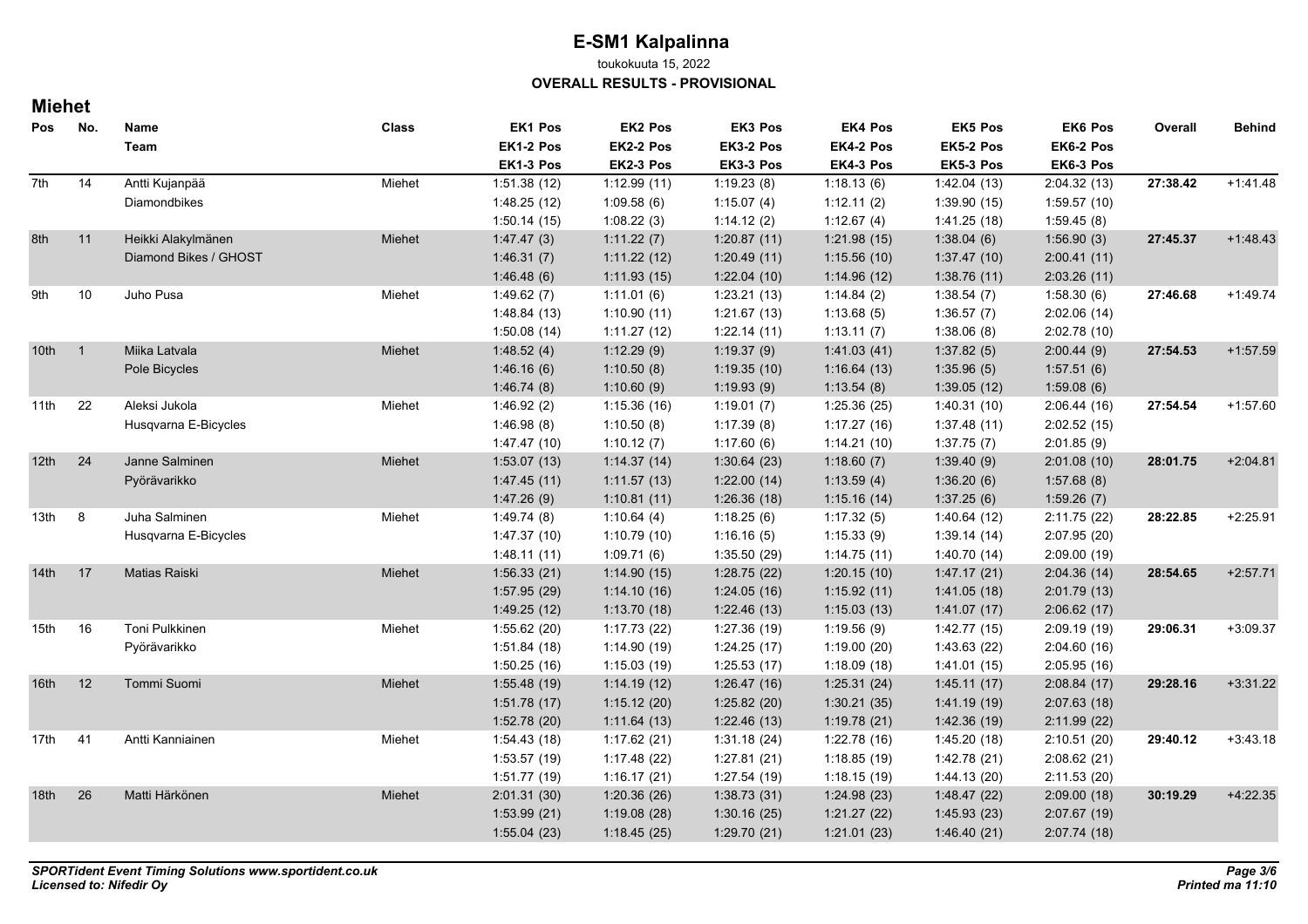toukokuuta 15, 2022

**OVERALL RESULTS - PROVISIONAL**

| Pos              | No. | Name                      | <b>Class</b> | <b>EK1 Pos</b> | EK2 Pos     | EK3 Pos      | <b>EK4 Pos</b> | <b>EK5 Pos</b> | <b>EK6 Pos</b> | Overall  | <b>Behind</b> |
|------------------|-----|---------------------------|--------------|----------------|-------------|--------------|----------------|----------------|----------------|----------|---------------|
|                  |     | Team                      |              | EK1-2 Pos      | EK2-2 Pos   | EK3-2 Pos    | EK4-2 Pos      | EK5-2 Pos      | EK6-2 Pos      |          |               |
|                  |     |                           |              | EK1-3 Pos      | EK2-3 Pos   | EK3-3 Pos    | EK4-3 Pos      | EK5-3 Pos      | EK6-3 Pos      |          |               |
| 19th             | 13  | Henri Maikkula            | Miehet       | 1:53.10(14)    | 1:20.44(28) | 1:27.08(18)  | 1:25.40(26)    | 1.42.41(14)    | 2:02.94(11)    | 30:20.30 | $+4:23.36$    |
|                  |     | Team Pyöräliike Varustamo |              | 1:50.18(14)    | 1:14.43(18) | 1:25.75(19)  | 1:16.98(14)    | 1:38.47(12)    | 1:59.46(9)     |          |               |
|                  |     |                           |              | 1:49.25(12)    | 1:12.98(16) | 1:24.37(15)  | 1:17.14(17)    | 3:14.15(35)    | 2:05.77(14)    |          |               |
| 20 <sup>th</sup> | 27  | Jouni Karhu               | Miehet       | 1:56.42(22)    | 1:21.41(30) | 1.44.08(36)  | 1:24.32(20)    | 1.45.49(20)    | 2:11.28(21)    | 30:46.12 | $+4.49.18$    |
|                  |     |                           |              | 2:30.98(42)    | 1:19.27(29) | 1:34.26(31)  | 1:21.36(23)    | 1:42.52(20)    | 2:08.88(22)    |          |               |
|                  |     |                           |              | 1:50.64(17)    | 1:18.71(26) | 1:32.20(26)  | 1:20.05(22)    | 1:38.48(10)    | 2:05.77(14)    |          |               |
| 21st             | 45  | Tomi Luukkonen            | Miehet       | 1:57.00(25)    | 1:20.09(24) | 1:31.56(25)  | 1:24.53(22)    | 1:48.73(24)    | 2:16.20(25)    | 30:53.58 | $+4.56.64$    |
|                  |     |                           |              | 1:55.17(23)    | 1:19.07(27) | 1:29.34(22)  | 1:22.57(28)    | 1:46.31(24)    | 2:16.95(27)    |          |               |
|                  |     |                           |              | 1:57.38 (29)   | 1:20.83(31) | 1:30.46 (22) | 1:23.23(26)    | 1:47.58 (22)   | 2:26.58(27)    |          |               |
| 22nd             | 19  | Pasi Rauhala              | Miehet       | 1:56.67(24)    | 1:29.00(39) | 1:28.42(21)  | 1:26.75(29)    | 1:51.23(28)    | 2:16.25(26)    | 31:11.90 | $+5:14.96$    |
|                  |     | <b>New Reality Bikes</b>  |              | 1:57.77(28)    | 1:19.94(31) | 1:30.03(24)  | 1:25.58(32)    | 1:48.21(30)    | 2:16.66(26)    |          |               |
|                  |     |                           |              | 1:56.16(25)    | 1:18.14(24) | 1:35.87(30)  | 1:23.61(28)    | 1:50.46(26)    | 2.21.15(25)    |          |               |
| 23rd             | 32  | Nico Väyrynen             | Miehet       | 2:02.20 (32)   | 1:25.88(35) | 1:39.67(33)  | 1:28.40 (32)   | 1:49.67(25)    | 2:16.93(27)    | 31:15.88 | $+5.18.94$    |
|                  |     |                           |              | 1:58.06(30)    | 1:22.92(35) | 1:31.48(29)  | 1:24.48(31)    | 1:47.85(28)    | 2:12.23(24)    |          |               |
|                  |     |                           |              | 1:57.78(30)    | 1:22.14(32) | 1:31.51 (25) | 1:23.32(27)    | 1:47.87 (23)   | 2.13.49(24)    |          |               |
| 24th             | 20  | Mikko Väätäinen           | Miehet       | 2:01.99(31)    | 1:18.93(23) | 1:27.97(20)  | 1.24.49(21)    | 1:57.78(36)    | 2:21.12(33)    | 31:29.87 | $+5.32.93$    |
|                  |     |                           |              | 1:56.97(26)    | 1:27.68(39) | 1:31.23(28)  | 1:22.65(29)    | 1.47.97(29)    | 2:18.47(28)    |          |               |
|                  |     |                           |              | 1:59.00(32)    | 1:20.31(29) | 1.35.26(28)  | 1:23.03(25)    | 1:51.41(30)    | 2:23.61(26)    |          |               |
| 25th             | 39  | Lassi Pullinen            | Miehet       | 1:58.69(27)    | 1:20.09(24) | 1:33.04(26)  | 1:23.58(19)    | 1:50.51(27)    | 2:21.01(32)    | 31:38.75 | $+5:41.81$    |
|                  |     |                           |              | 1:54.80(22)    | 1:20.51(33) | 1:29.67 (23) | 1:22.90(30)    | 1:48.69(32)    | 2:22.44 (33)   |          |               |
|                  |     |                           |              | 2:04.87 (36)   | 1:22.35(34) | 1:35.05(27)  | 1:26.59(31)    | 1:51.01(27)    | 2:32.95 (29)   |          |               |
| 26th             | 18  | Petri Tuupainen           | Miehet       | 1:58.24(26)    | 1:25.57(34) | 1.34.26(29)  | 1:23.35(18)    | 1:45.42(19)    | 2:26.82(36)    | 32:04.53 | $+6.07.59$    |
|                  |     | 38 Service                |              | 1.57.49(27)    | 1:17.59(23) | 1:31.87(30)  | 1:22.01(26)    | 1.47.01(25)    | 2:22.15(32)    |          |               |
|                  |     |                           |              | 1:55.39(24)    | 1:17.13(22) | 1.31.28(23)  | 1:22.72(24)    | 1.48.42(24)    | 3.17.81(33)    |          |               |
| 27th             | 28  | Timo Henttonen            | Miehet       | 2:03.38(33)    | 1:21.30(29) | 1:36.38(30)  | 1:27.63(31)    | 1:55.05(35)    | 2:19.48(31)    | 32:12.28 | $+6:15.34$    |
|                  |     | Mtb Pornainen             |              | 1:59.22(34)    | 1:19.62(30) | 1:36.39(34)  | 1:22.23(27)    | 1:49.41 (33)   | 2:18.91 (29)   |          |               |
|                  |     |                           |              | 1:57.91(31)    | 1:19.81(28) | 1:38.12(32)  | 1:26.30(30)    | 1:53.81(31)    | 2:47.33 (31)   |          |               |
| 28th             | 43  | Erno Mäkelä               | Miehet       | 1:59.82(29)    | 1:23.80(32) | 1:48.04(39)  | 1:28.67(35)    | 1:52.18(31)    | 2:18.79(30)    | 32:12.96 | $+6:16.02$    |
|                  |     | CC Ilves                  |              | 1:55.78(24)    | 1:19.94(31) | 1:42.98 (38) | 1:22.00(25)    | 1.48.22(31)    | 2:20.88(30)    |          |               |
|                  |     |                           |              | 1:56.61(27)    | 1:19.26(27) | 1.37.46 (31) | 1:24.89(29)    | 2:03.76 (33)   | 2.29.88(28)    |          |               |
| 29th             | 30  | Roni Lukkarinen           | Miehet       | 2:03.69(34)    | 1:28.68(38) | 1:42.28(34)  | 1:31.76 (36)   | 1:52.86(32)    | 2:11.99(23)    | 32:16.70 | $+6.19.76$    |
|                  |     | <b>LARGE BOYS 157</b>     |              | 1:59.33(35)    | 1:24.01(36) | 1:35.40 (32) | 1:26.40(33)    | 1:47.46 (26)   | 2:06.49(17)    |          |               |
|                  |     |                           |              | 1:57.09(28)    | 1:23.45(35) | 2:04.91 (36) | 1:36.86(34)    | 1:51.07(28)    | 2:12.97 (23)   |          |               |
| 30th             | 3   | Joonas Heimonen           | Miehet       | 1:59.46(28)    | 1:16.17(18) | 1:21.89(12)  | 1:20.15(10)    | 1:48.60(23)    | 2:17.40(28)    | 32:27.39 | $+6.30.45$    |
|                  |     | Diamond Bikes / Merida    |              | 1:53.60(20)    | 1:12.34(14) | 1:20.55(12)  | 1:18.28(18)    | 1.47.61(27)    | 2.16.28(25)    |          |               |
|                  |     |                           |              | 1:54.37(22)    | 1:13.36(17) | 1.24.72(16)  | 1:16.95(16)    | 1:51.31(29)    | 4:54.35 (35)   |          |               |
|                  |     |                           |              |                |             |              |                |                |                |          |               |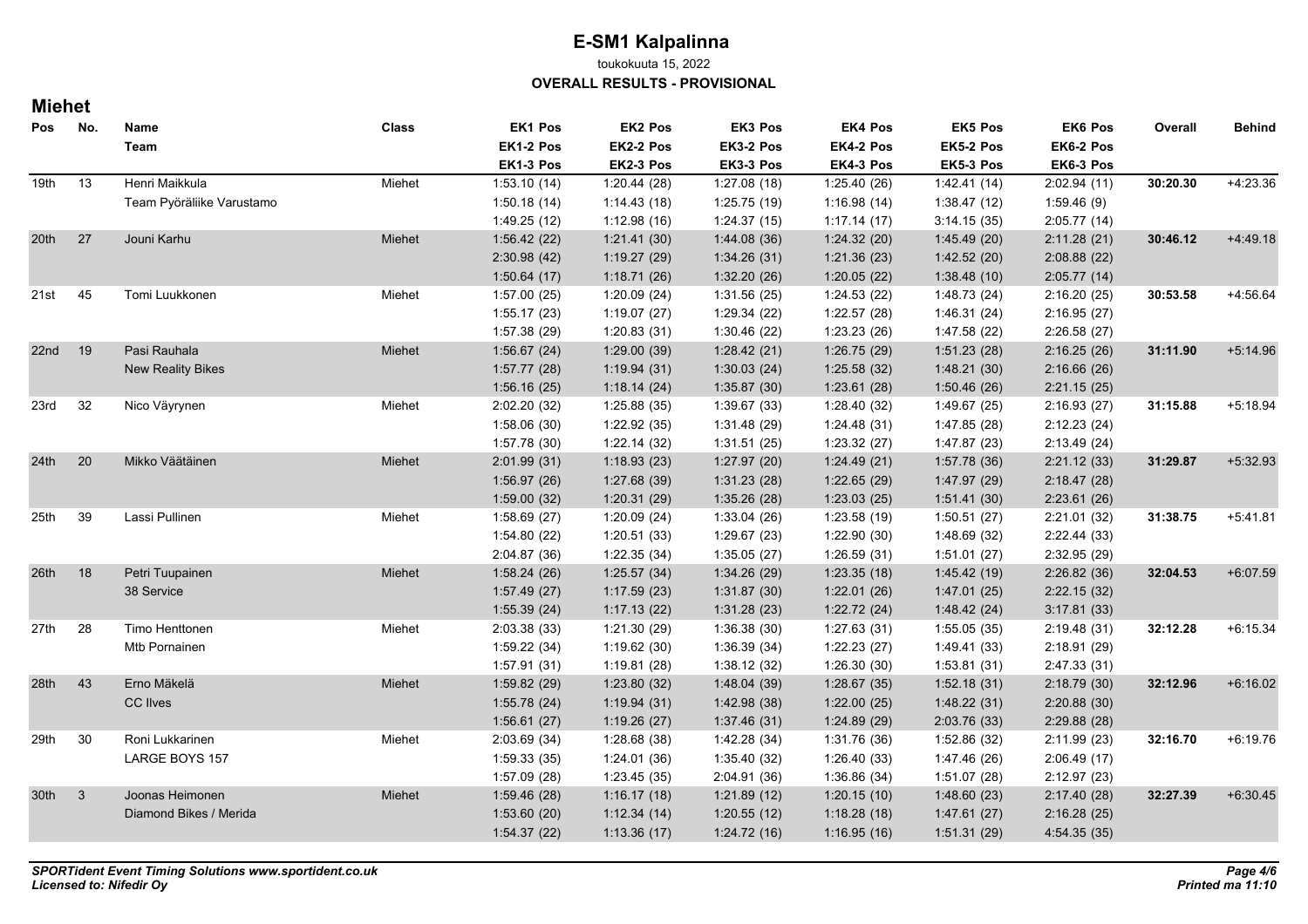toukokuuta 15, 2022

**OVERALL RESULTS - PROVISIONAL**

| Pos              | No. | Name<br>Team                | <b>Class</b> | EK1 Pos<br>EK1-2 Pos | EK2 Pos<br>EK2-2 Pos | EK3 Pos<br>EK3-2 Pos | EK4 Pos<br>EK4-2 Pos | EK5 Pos<br>EK5-2 Pos | EK6 Pos<br>EK6-2 Pos | Overall    | <b>Behind</b> |
|------------------|-----|-----------------------------|--------------|----------------------|----------------------|----------------------|----------------------|----------------------|----------------------|------------|---------------|
|                  |     |                             |              | EK1-3 Pos            | EK2-3 Pos            | EK3-3 Pos            | EK4-3 Pos            | EK5-3 Pos            | EK6-3 Pos            |            |               |
| 31st             | 44  | Toni Hellman                | Miehet       | 1:53.59(16)          | 1:16.07(17)          | 1:25.85(15)          | 1:20.21(12)          | 1:49.68 (26)         | 3:26.30(45)          | 32:28.63   | $+6.31.69$    |
|                  |     |                             |              | 1:50.99(16)          | 1:17.70(24)          | 1:37.01(35)          | 1:19.07(21)          | 1:40.58(17)          | 2:30.24(36)          |            |               |
|                  |     |                             |              | 1:53.69(21)          | 1:17.67(23)          | 1:28.61 (20)         | 1:34.15(33)          | 1:50.15(25)          | 2:57.07(32)          |            |               |
| 32nd             | 25  | Kimmo Hurri                 | Miehet       | 1:51.28(11)          | 1:14.34(13)          | 1:23.71(14)          | 1:20.62(13)          | 6:20.36(46)          | 2:06.18(15)          | 33:15.64   | $+7:18.70$    |
|                  |     | Husqvarna E-Bicycles        |              | 1:50.80(15)          | 1:13.20(15)          | 1:22.00(14)          | 1:17.07(15)          | 1.40.50(16)          | 2:09.70(23)          |            |               |
|                  |     |                             |              | 1:50.91(18)          | 1:11.87(14)          | 1:22.42(12)          | 1:15.89(15)          | 1:39.71(13)          | 2:05.08(13)          |            |               |
| 33rd             | 60  | Mikko Lehtinen              | Miehet       | 2:07.77 (39)         | 1:24.20 (33)         | 2:05.18(42)          | 1:32.21(37)          | 1:52.01(30)          | 2:21.46(35)          | 33:34.48   | $+7:37.54$    |
|                  |     |                             |              | 1:58.35(31)          | 1:21.27(34)          | 1:42.60 (37)         | 1:32.08(36)          | 1:49.97 (34)         | 2:22.05(31)          |            |               |
|                  |     |                             |              | 2:00.38(33)          | 1:22.29(33)          | 1:45.60(34)          | 1:33.85(32)          | 1:57.71 (32)         | 2:45.50(30)          |            |               |
| 34 <sub>th</sub> | 36  | Jarno Elo                   | Miehet       | 2:17.18(43)          | 1:33.37(41)          | 2:10.80(44)          | 1.40.32(40)          | 1:58.54(38)          | 2:35.89(39)          | 38:55.57   | +12:58.63     |
|                  |     | <b>LAITILA MUDCOCKS</b>     |              | 2:02.75(37)          | 1:27.36(38)          | 1:56.65(40)          | 1:32.81(37)          | 1:58.06(39)          | 2:44.42 (39)         |            |               |
|                  |     |                             |              | 2:05.90(38)          | 1:31.86(37)          | 2:12.04(37)          | 1.49.22(36)          | 2:37.15(34)          | 4.41.25 (34)         |            |               |
| 35th             | 15  | Mikko Ilonen                | Miehet       | 1:54.01(17)          | 1:16.34(19)          | 1:26.91(17)          | 1:21.10(14)          | 1.44.29(16)          | 2:03.10(12)          | 41:01.41   | $+15:04.47$   |
|                  |     | <b>WPER</b>                 |              | 13:43.75 (44)        | 1:14.36(17)          | 1:25.52(18)          | 1:18.25(17)          | 1:38.65(13)          | 2:00.66(12)          |            |               |
|                  |     |                             |              | 1:56.31(26)          | 1:15.19(20)          | 1:31.36 (24)         | 1:18.88(20)          | 1:41.02 (16)         | 2:11.71(21)          |            |               |
|                  | 35  | Mikko Nepponen              | Miehet       | 2:38.82(46)          | 1.41.98(46)          | 2:43.33(46)          | 1.49.41(45)          | 2:23.37(45)          | 2:51.97(42)          | <b>DNF</b> |               |
|                  |     |                             |              | 2:18.97(41)          | 1.48.70(44)          | 2:23.00(42)          | 2:30.22(44)          | 2:14.17(44)          | 2.49.43(40)          |            |               |
|                  |     |                             |              | 2.49.73(42)          | 1.47.65(40)          | 2:56.93(38)          | 2:03.38(37)          | 3:27.67(36)          |                      |            |               |
|                  | 29  | Esa Toura                   | Miehet       | 2.04.56(37)          | 1:31.17(40)          | 1:43.59 (35)         | 1:34.57 (39)         | 1.54.22 (34)         | 2:18.55(29)          | <b>DNF</b> |               |
|                  |     | <b>IMX Imatra motocross</b> |              | 1:58.67(32)          | 1:26.45(37)          | 1:39.00(36)          | 1:27.78 (34)         | 1:52.24(36)          | 2:26.68(34)          |            |               |
|                  |     |                             |              | 2:04.39(34)          | 1:28.65 (36)         | 1:56.66(35)          | 1:38.25(35)          |                      |                      |            |               |
|                  | 62  | Aleksis Chavez              | Miehet       | 2:04.05(36)          | 1:20.36(26)          | 1:34.05(28)          | 1:26.17(28)          | 1:51.60(29)          | 2:15.14(24)          | <b>DNF</b> |               |
|                  |     |                             |              | 1:56.38(25)          | 1:17.41(21)          | 1:30.27(26)          | 1:33.36 (38)         | 1:51.84(35)          | 2:27.86(35)          |            |               |
|                  |     |                             |              | 2:15.11(40)          | 1:20.58(30)          | 1:39.65(33)          |                      |                      |                      |            |               |
|                  | 31  | Matias Latvala              | Miehet       | 1:56.60(23)          | 1:17.31(20)          | 1:33.87(27)          | 1:28.61(34)          | 1:54.21(33)          | 2:21.44(34)          | <b>DNF</b> |               |
|                  |     |                             |              | 1:58.88(33)          | 1:17.87(25)          | 1:30.58 (27)         | 1:38.47(40)          | 2:03.50(40)          |                      |            |               |
|                  |     |                             |              | 2:04.80(35)          | 1:32.18(38)          |                      |                      |                      |                      |            |               |
|                  | 37  | Antoni Duhov                | Miehet       | 2:25.79(45)          | 1:34.34(43)          | 2:06.34(43)          | 1:50.86(46)          | 2:11.60(43)          | 3:16.43(44)          | <b>DNF</b> |               |
|                  |     |                             |              | 2:32.78(43)          | 1:38.31(43)          | 2:26.51(43)          | 1.49.33(43)          | 2:08.02(42)          | 3:18.60(42)          |            |               |
|                  |     |                             |              | 2:21.56(41)          | 1:39.40 (39)         |                      |                      |                      |                      |            |               |
|                  | 23  | Juho Sipilä                 | Miehet       | 2:04.70 (38)         | 1:21.87(31)          | 1:39.15(32)          | 1:28.46 (33)         | 1:58.28(37)          | 2:33.50(37)          | <b>DNF</b> |               |
|                  |     | Retkikunta Racing           |              | 2:00.25(36)          | 1:18.80(26)          | 1:35.99(33)          | 1:21.97(24)          | 1:52.35(37)          | 2:34.93 (38)         |            |               |
|                  |     |                             |              | 2:05.13(37)          |                      |                      |                      |                      |                      |            |               |
|                  | 33  | Ari Kopra                   | Miehet       | 2:17.67(44)          | 1:35.71(44)          | 1:55.90(40)          | 1.47.26(43)          | 2:08.45(42)          | 2:45.52(40)          | <b>DNF</b> |               |
|                  |     |                             |              | 2:09.81 (39)         | 1:33.53(41)          | 2:01.66(41)          | 1:37.92 (39)         | 2:13.24(43)          | 2:59.51(41)          |            |               |
|                  |     |                             |              | 2:15.01(39)          |                      |                      |                      |                      |                      |            |               |
|                  |     |                             |              |                      |                      |                      |                      |                      |                      |            |               |